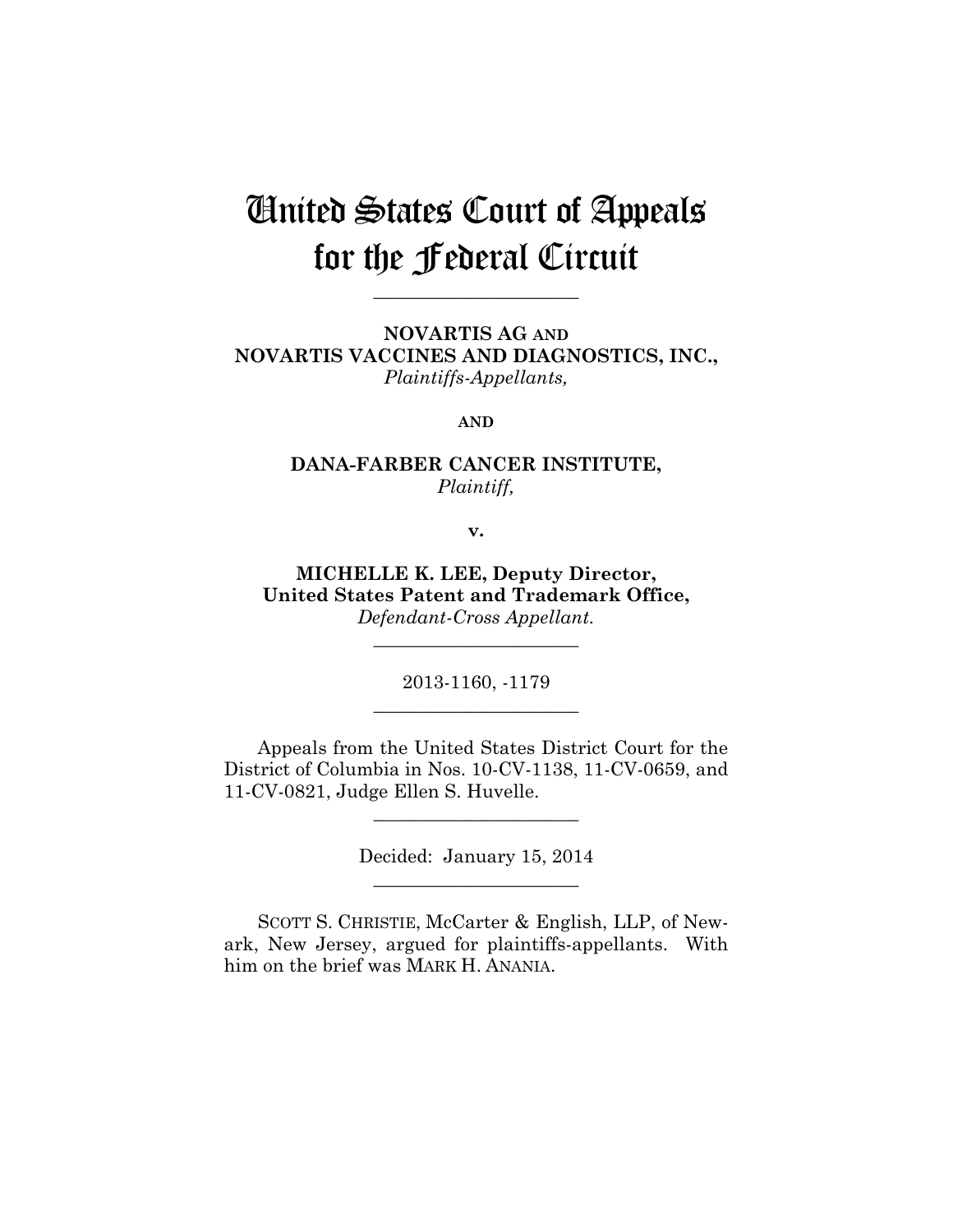DANA KAERSVANG, Attorney, Appellate Staff, Civil Division, United States Department of Justice, of Washington, DC, argued for defendant-cross appellant. With her on the brief were STUART F. DELERY, Acting Assistant Attorney General, and RONALD C. MACHEN, JR., United States Attorney. Of counsel on the brief were BERNARD J. KNIGHT, JR., General Counsel, NATHAN K. KELLEY, Deputy Solicitor, and BRIAN T. RACILLA and JOSEPH G. PICCOLO, Associate Solicitors, United States Patent and Trademark Office, of Alexandria, Virginia.

DAVID P. FRAZIER and JENNIFER A. JOHNSON, Finnegan, Henderson, Farabow, Garrett & Dunner, LLP, of Washington, DC, for amicus curiae AbbVie Biotherapeutics Inc.

Before NEWMAN, DYK, and TARANTO, *Circuit Judges.*

**\_\_\_\_\_\_\_\_\_\_\_\_\_\_\_\_\_\_\_\_\_\_** 

TARANTO, *Circuit Judge*.

Novartis AG, Novartis Vaccines and Diagnostics, Inc., and Novartis Corporation (collectively, Novartis) filed suits that challenged the determinations by the Patent and Trademark Office of how much time to add, under 35 U.S.C. § 154(b), to the otherwise-applicable term of various Novartis patents. Of the eighteen patents before us, the district court dismissed Novartis's claims regarding fifteen as untimely asserted. For the other three, the court rejected the PTO's construction of the statutory provision that governs patent term adjustment here.

We affirm the district court's ruling on timeliness as to the claims at issue, agreeing with its interpretation of  $\S 154(b)(3)$  and (b)(4). As to the standards for patent term adjustment, however, we conclude that the PTO was partly correct and partly incorrect in its interpretation of  $§$  154(b)(1)(B). The result is that, for three patents,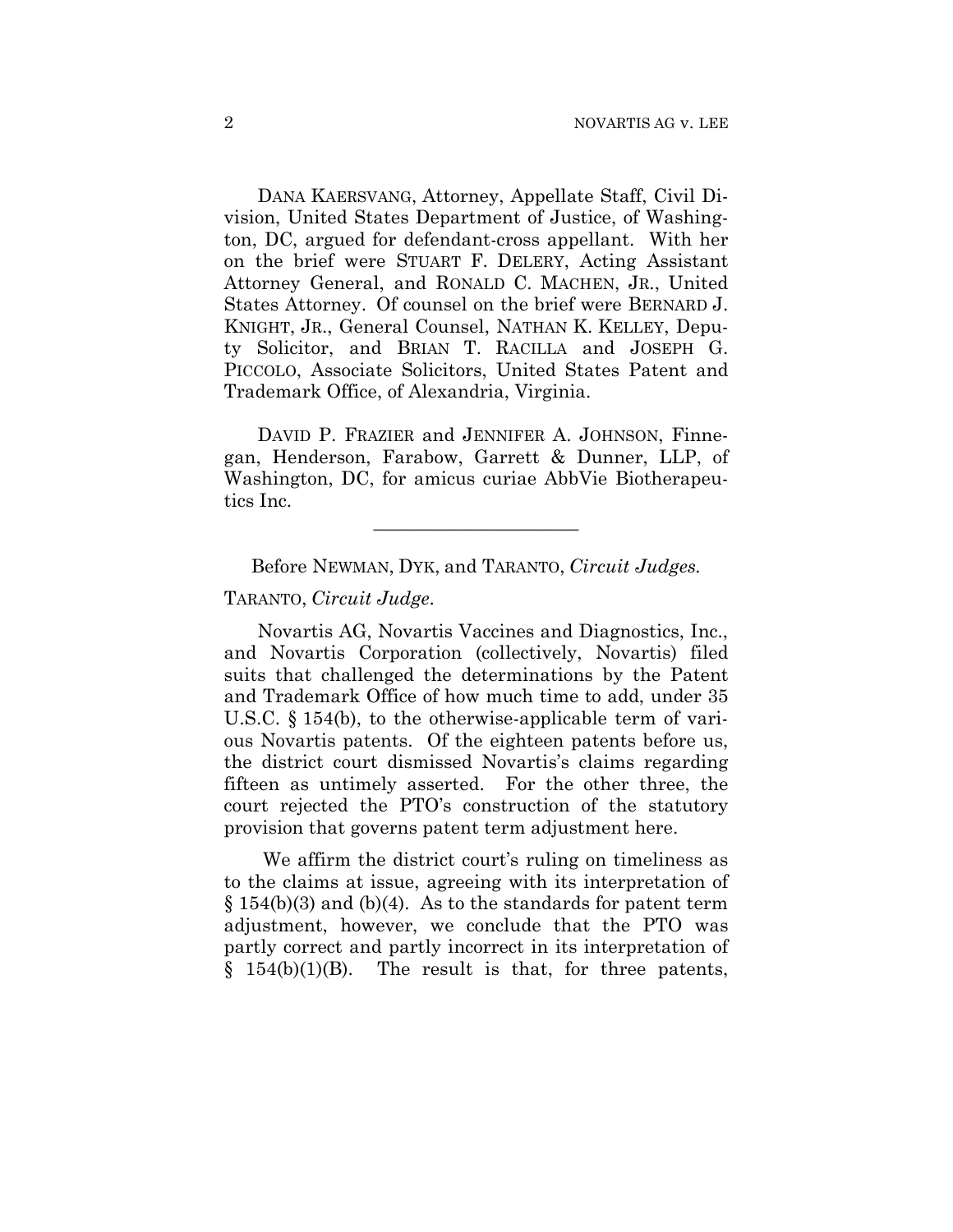Novartis is entitled to most, but not all, of the patent term adjustment it seeks.

#### **BACKGROUND**

In 1994, Congress changed the method of measuring the effective term of a patent. Before the change, a patent's term generally ran from the date that the patent issued until the end of a period measured from that date—typically seventeen years, subject to certain extensions (*e.g.*, those provided by the 1984 Hatch-Waxman Act, 35 U.S.C. § 156). Under the 1994 law, the term still begins on the issuance date, but it generally ends twenty years after the relevant application for that patent was filed. Pub. L. No. 103-465, § 532, 108 Stat. 4809, 4984 (1994) (revising 35 U.S.C. § 154). As a result, delays in processing the application at the PTO now reduce a patent's term.

In 1999, Congress provided for extensions of patent terms to compensate for certain application-processing delays caused by the PTO. *See* Pub. L. No. 106-113, § 1000(a)(9), 113 Stat. 1501, 1536. Specifically, 35 U.S.C. § 154(b)(1) makes three "[p]atent term guarantees"-"(A) Guarantee of prompt patent and trademark office responses," "(B) Guarantee of no more than 3-year application pendency," and "(C) Guarantee of adjustments for delays due to derivation proceedings, secrecy orders, and appeals." The statute provides that "the term of the patent shall be extended 1 day for each day" that the PTO does not meet certain response deadlines,  $\S$  154(b)(1)(A), for each day after the PTO fails to issue the patent within three years, subject to exclusions,  $\S$  154(b)(1)(B), and for each day of delay due to an interference, secrecy order, or successful applicant appeal,  $\S 154(b)(1)(C)$ .

This appeal involves  $\S$  154(b)(1)(B), which builds on a goal of application pendency of three years, reflecting the replacement of a term of seventeen years from issuance by a term starting at issuance but ending twenty years after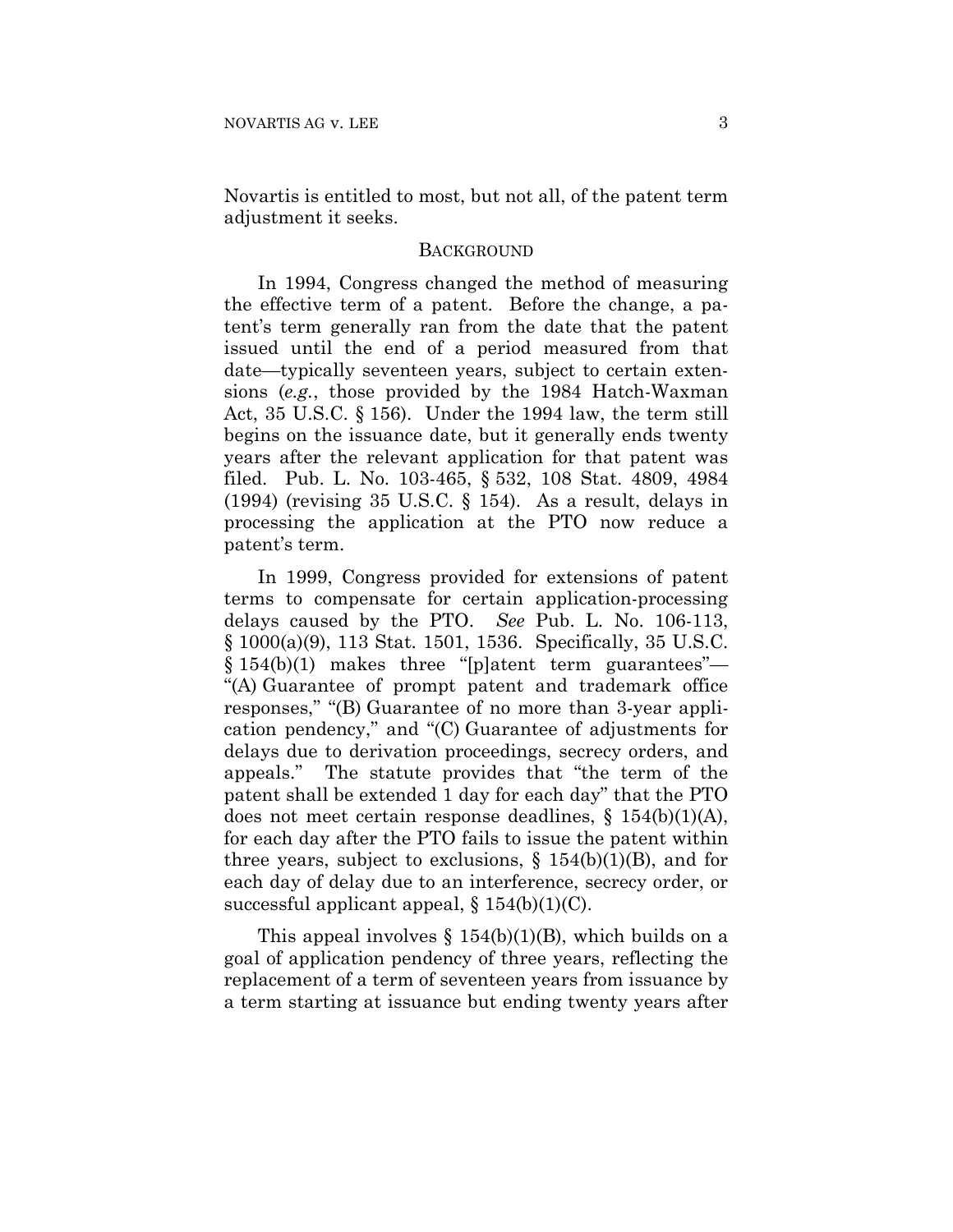application. *See* S. Rep. No. 105-42, at 42. The provision states:

**(B) Guarantee of no more than 3-year application pendency.**— Subject to the limitations under paragraph (2), if the issue of an original patent is delayed due to the failure of the United States Patent and Trademark Office to issue a patent within 3 years after the actual filing date of the application under section 111(a) in the United States or, in the case of an international application, the date of commencement of the national stage under section 371 in the international application, not including—

(i) any time consumed by continued examination of the application requested by the applicant under section 132(b);

(ii) any time consumed by a proceeding under section 135(a), any time consumed by the imposition of an order under section 181, or any time consumed by appellate review by the Patent Trial and Appeal Board or by a Federal court; or

(iii) any delay in the processing of the application by the United States Patent and Trademark Office requested by the applicant except as permitted by paragraph  $(3)(C)$ ,

the term of the patent shall be extended 1 day for each day after the end of that 3-year period until the patent is issued.

#### 35 U.S.C. § 154(b)(1)(B) (2011).

The PTO regulations call for implementing this provision in two steps. First, "the term of an original patent shall be adjusted if the issuance of the patent was delayed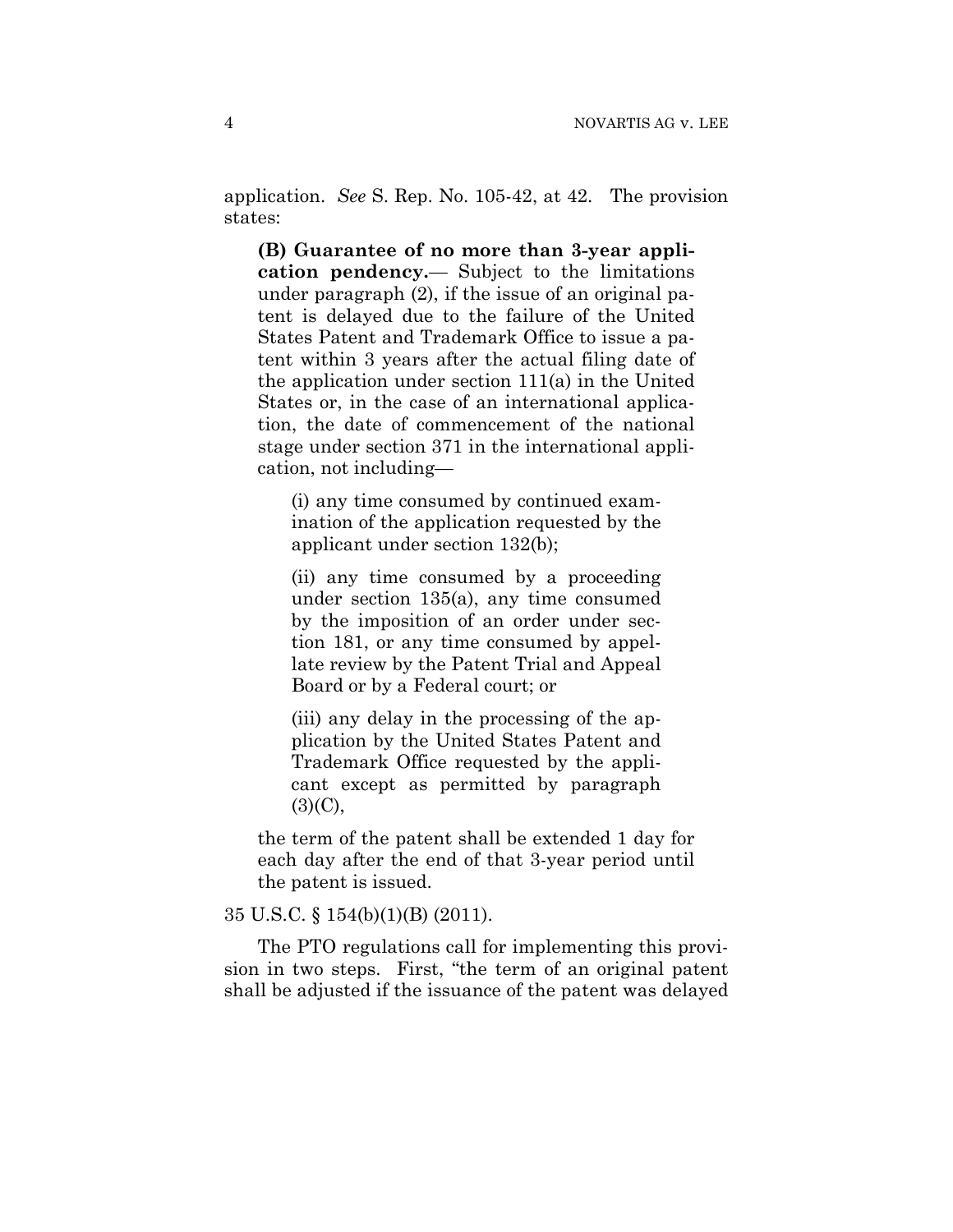due to the failure of the Office to issue a patent within three years after the date on which the application was filed  $\ldots$ , but not including (1) [a]ny time consumed by continued examination of the application under 35 U.S.C. 132(b) . . . ." 37 C.F.R. § 1.702(b)(1). Second, if an applicant is entitled to an extension, "[t]he period of adjustment . . . is the number of days, if any, in the period beginning on the day after the date that is three years after the date on which the application was filed . . . and ending on the date a patent was issued, but not including . . . (1) [t]he number of days, if any, in the period beginning on the date on which a request for continued examination of the application under 35 U.S.C. § 132(b) was filed and ending on the date the patent was issued . . . ." 37 C.F.R. § 1.703(b)(1).

In 35 U.S.C. § 154(b)(3) & § 154(b)(4), Congress provided administrative and judicial remedies for applicants who are dissatisfied with the PTO Director's determination of a patent term adjustment. First, under § 154(b)(3)(B)(ii), an applicant must have "one opportunity to request reconsideration of any patent term adjustment determination made by the Director." Second, under  $\S 154(b)(4)(A)$ , in the version applicable here (before recent revisions), "[a]n applicant dissatisfied with a determination made by the Director under paragraph (3) shall have remedy by a civil action against the Director filed in the United States District Court for the District of Columbia within 180 days after the grant of the patent." *Id.* The PTO has interpreted the 180-day statute of limitations to apply to all patent term adjustment determinations, including those made under  $\S 154(b)(1)(B(i))$ .

Between June 2009 and May 2011, Novartis filed four lawsuits in the District Court for the District of Columbia claiming that, for twenty-three of its patents, the Director had improperly determined the amount of patent term adjustment. *See, e.g.*, Second Amended Complaint, ¶ 2, *Novartis AG v. Kappos*, No. 10-cv-1138 (D.D.C. April 9,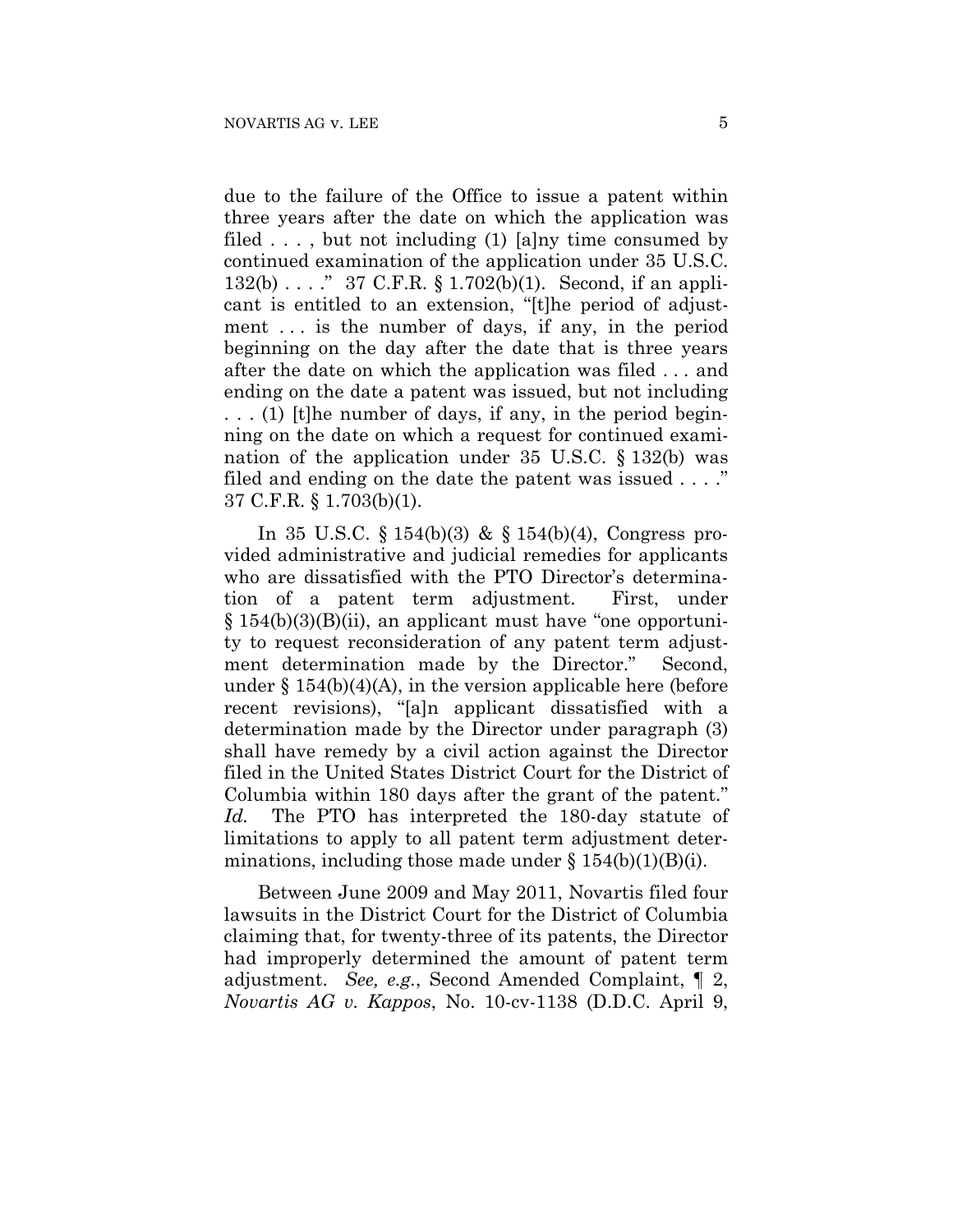2012), ECF 28. (In two of the cases, the Dana-Farber Cancer Institute was a co-plaintiff, but Dana-Farber has not appeared on appeal.) On February 16, 2012, the district court consolidated the cases.

Novartis claimed that the Director's determinations of the patent term adjustment rested on two mistaken interpretations of  $$ 154(b)(1)(B)(i)$  as it applies to an applicant's request for continued examination under 35 U.S.C. § 132(b)—a process, authorized by Congress in 1999, through which an applicant may try to persuade an examiner to allow an application after an otherwise-final rejection. First, as previously mentioned, the Director treated time spent in any continuing examination, no matter when initiated by the applicant, as not counting toward the statute's allotment to the PTO of three years before adjustment time begins to accrue. Second, the Director treated as not counting toward the three years both the time from initiation of continued examination to allowance and, in addition, the time from allowance to issuance—even though the latter period is undisputedly counted toward the three years in a case not involving a continued examination. Novartis argued that both interpretations were contrary to  $\S 154(b)(1)(B)$ .

Novartis made two additional claims of relevance here. It claimed that it was entitled to have its patent term adjustments recalculated to conform to this court's decision in *Wyeth v. Kappos*, 591 F.3d 1364 (Fed. Cir. 2010), which held that the Director had taken an incorrect view of how  $\S 154(b)(2)$  applies when there is "overlap" between "periods of delay" addressed by the statute. It is undisputed that Novartis would have received longer patent terms under the *Wyeth* standard. Novartis also claimed that denial of the statutorily authorized term adjustments constituted a taking of its property in violation of the Fifth Amendment.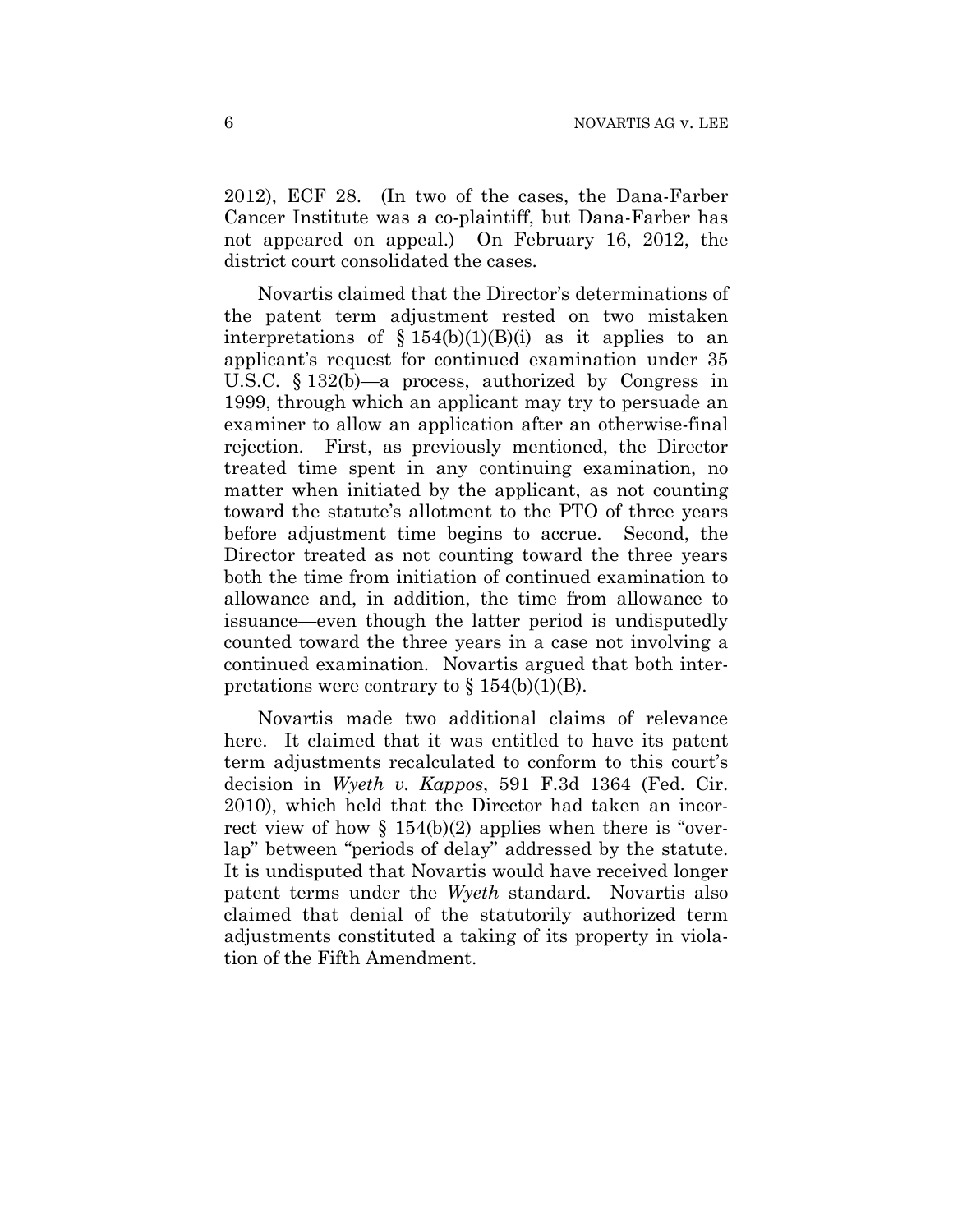The parties filed cross-motions for summary judgment, and on November 15, 2012, the district court dismissed Novartis's claims with respect to nineteen patents as untimely and granted Novartis relief on its remaining claims. *Novartis AG v. Kappos*, 904 F. Supp. 2d 58, 69 (D.D.C. 2012). For the claims dismissed as untimely, the court held that the applicable limitations rule was the 180-day rule of § 154(b)(4) and that nineteen of Novartis's claims—those filed more than 180 days after the PTO denied reconsideration of its adjustment determination were filed too late under that rule. *Id.* at 65. The court thus rejected Novartis's contention that the 180-day limitations period did not apply to its challenges to final patent term adjustment determinations. Novartis appeals that ruling with respect to fifteen patents.

Of the four claims that the district court found timely, one sought a recalculation of a patent term adjustment to conform to *Wyeth*; the district court agreed, and neither party appeals that ruling. *Id.* at 74. Novartis's three other timely claims challenged the Director's interpretation of  $\S$  154(b)(1)(B). The district court ruled "that the PTO's interpretation of  $\S 154(b)(1)(B)$  is contrary to law." *Id.* at 73. The Director cross-appeals that ruling. The district court did not reach the merits of Novartis's Fifth Amendment contention, which could not alter the untimeliness conclusion as to eighteen claims or add relief on the other claims. *Id.* at 74-75.

Both Novartis and the Director filed timely notices of appeal from the district court's final judgment. This court has jurisdiction under 28 U.S.C. § 1295(a)(4)(C).

#### **DISCUSSION**

The dispositive issues presented involve the meaning of two provisions of 35 U.S.C. § 154(b). Neither party identifies a material, disputed issue of fact. The correct interpretation of section 154 is an issue of law, which this court decides de novo. *See Wyeth*, 591 F.3d at 1369.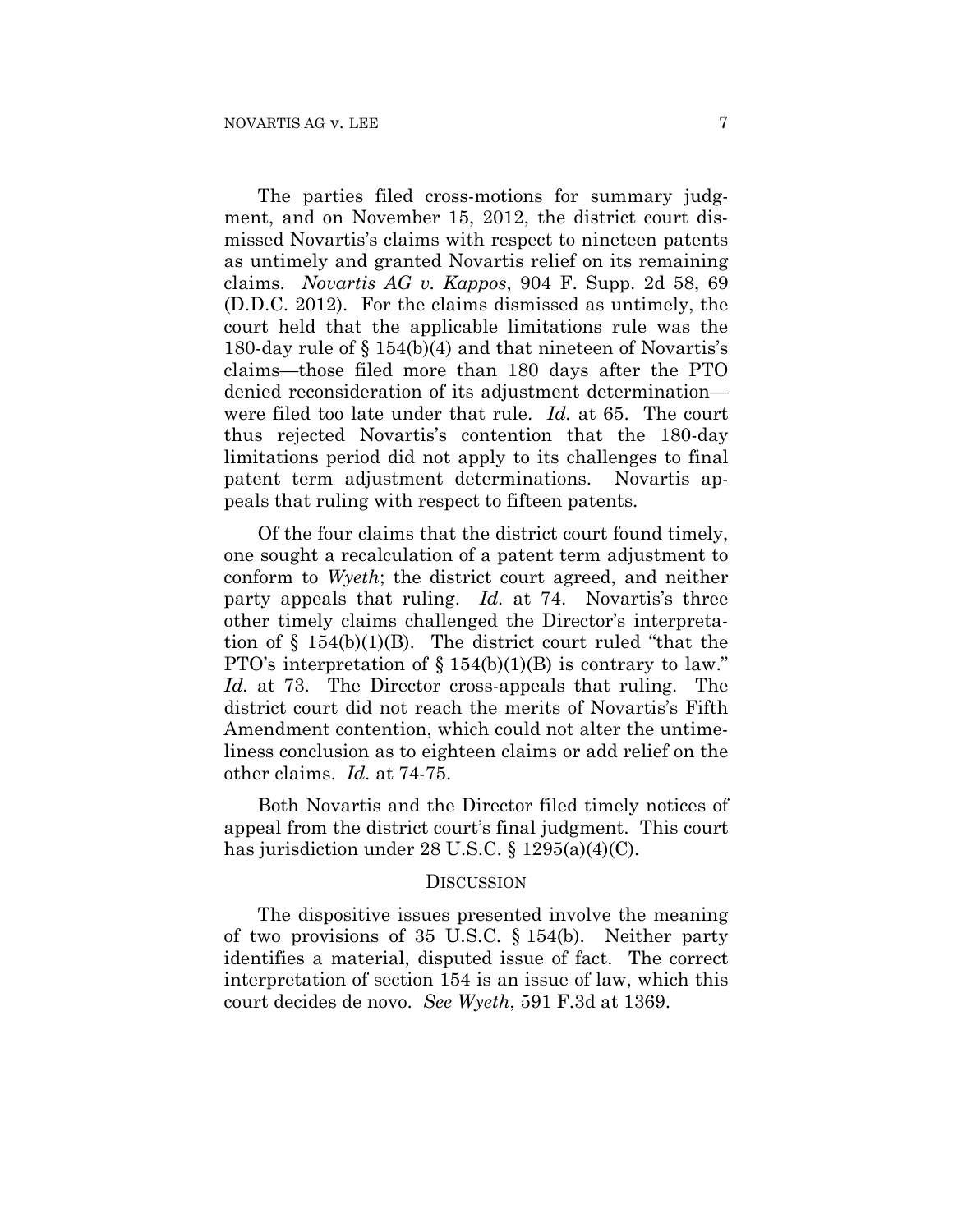For fifteen patents, Novartis appeals the district court's dismissal of its claims as untimely under the pre-2013 version of 35 U.S.C. § 154(b)(3) & § 154(4)(A) that applies here. Those provisions state:

### **(3) Procedures for patent term adjustment determination**. –

**(A)** The Director shall prescribe regulations establishing procedures for the application for and determination of patent term adjustments under this subsection.

**(B)** Under the procedures established under subparagraph (A), the Director shall--

**(i)** make a determination of the period of any patent term adjustment under this subsection, and *shall transmit a notice of that determination with the written notice of allowance* of the application under section 151; and

**(ii)** provide the applicant one opportunity to request reconsideration of any patent term adjustment determination made by the Director.

## **(4) Appeal of patent term adjustment determination**.—

**(A)** An applicant dissatisfied with a determination made by the Director under paragraph (3) shall have remedy by a civil action *against the Director filed in the* 

. . .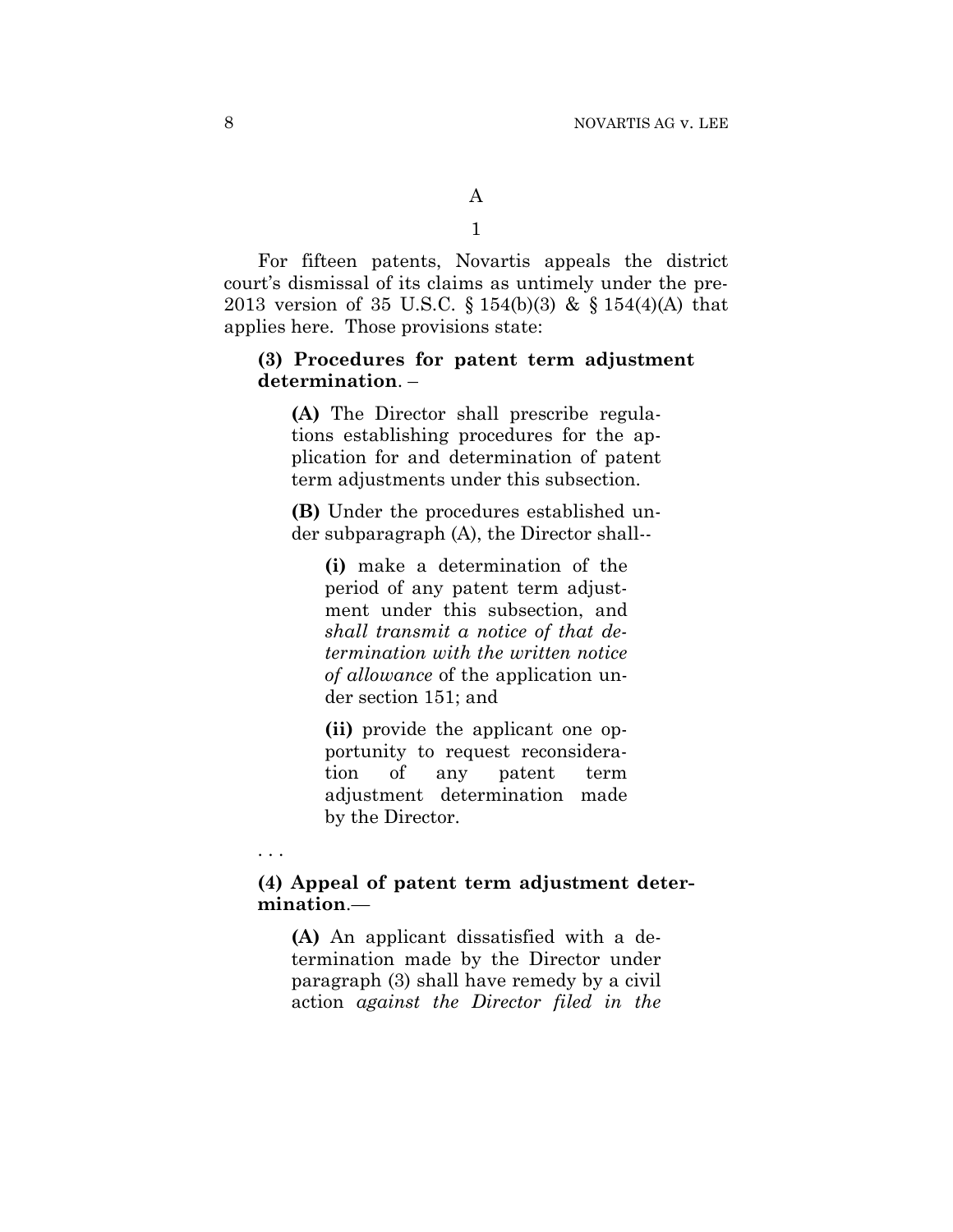*United States District Court for the District of Columbia within 180 days after the grant of the patent*. Chapter 7 of title 5 shall apply to such action. Any final judgment resulting in a change to the period of adjustment of the patent term shall be served on the Director, and the Director shall thereafter alter the term of the patent to reflect such change.

35 U.S.C. § 154(b)(3) & (b)(4) (2011) (emphases added).

It is undisputed in this court that the 180-day clock does not run while the PTO considers a timely request for reconsideration under regulations promulgated pursuant to  $\S$  (b)(3)(B)(ii)'s guarantee of "one opportunity to request reconsideration of any patent term adjustment determination made by the Director." It is also undisputed that, for the fifteen patents, Novartis did not file suit within 180 days of denial of reconsideration.

Novartis contends, however, that the 180-day period is inapplicable. Subparagraph  $(b)(4)(A)$  by its terms applies only to "a determination made by the Director under paragraph (3)" of subsection (b). Novartis asserts that a determination of the final patent term adjustment, announced upon issuance of the patent, is not made under "paragraph (3)," which, it says, addresses only the provisional adjustment announced upon allowance of claims (when the PTO process is not complete, so that the final adjustment cannot yet be calculated). Therefore, Novartis argues that the 180-day period is not applicable to its challenges to the final patent term adjustment determinations because, it says, the Director did not make those determinations under paragraph (b)(3). Novartis's contention thus turns on its interpretation of paragraph (b)(3). That interpretation is, ultimately, unreasonable.

The applicable version of paragraph (b)(3)—the whole of which subparagraph (b)(4)(A) refers to—addresses all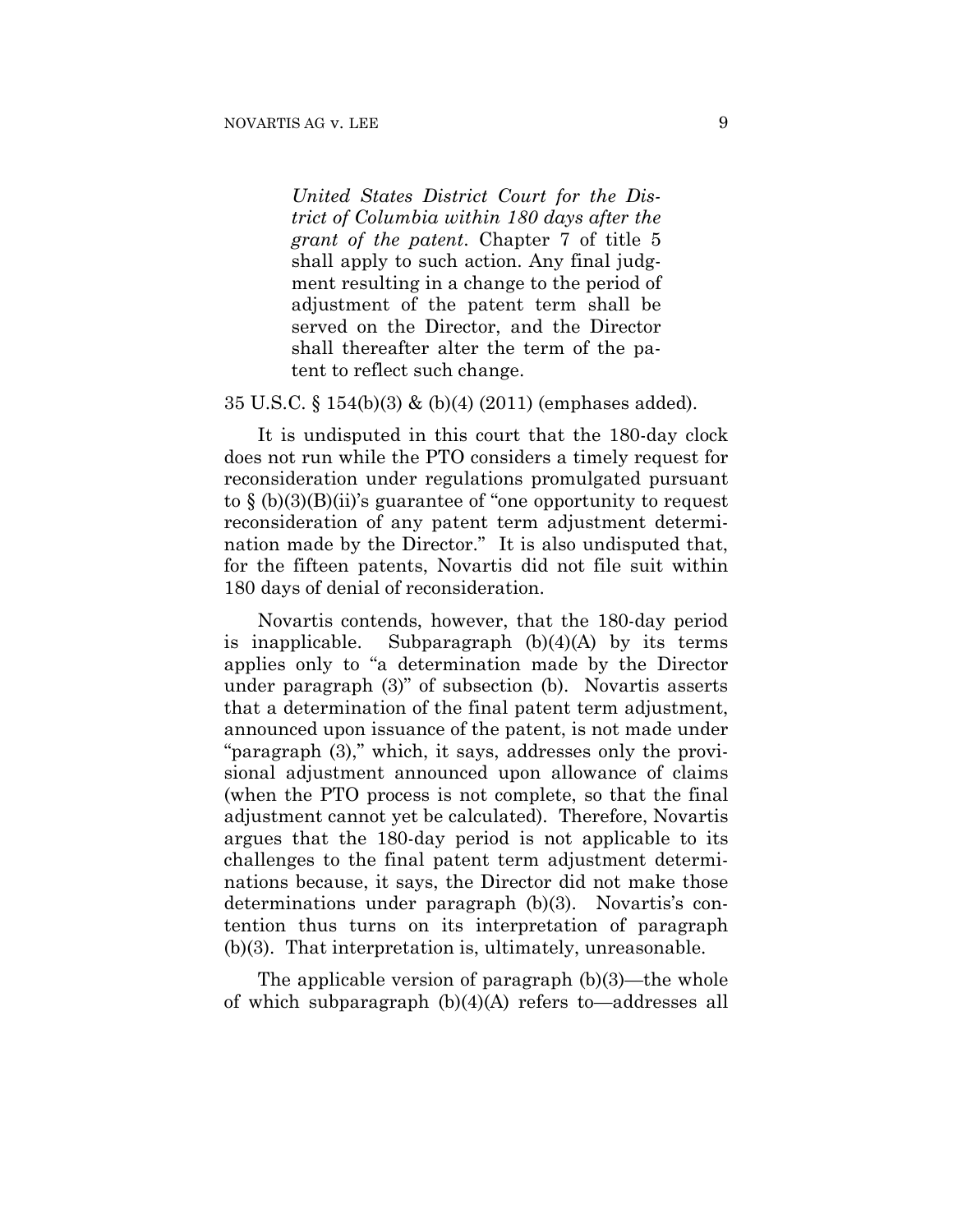patent term adjustment determinations, not just some. Subparagraph (b)(3)(A) broadly declares that "[t]he Director shall prescribe regulations establishing procedures for the application for and determination of patent term adjustments under [(b)]." That breadth of application is reinforced by the breadth of at least clause  $(b)(3)(B)(ii)$ and subparagraph  $(b)(3)(D)$ , both of which plainly cover the final adjustment announced at issuance, not just a provisional adjustment announced at allowance.

Novartis seeks to overcome the evident breadth of paragraph (b)(3) based on the language of clause  $(b)(3)(B)(i)$ . That provision, in the version applicable here, states: "Under the procedures established under subparagraph (A), the Director shall—(i) make a determination of the period of any patent term adjustment under this subsection, and shall transmit a notice of that determination *with the written notice of allowance* of the application under section 151." *Id.* § 154(b)(3) (emphasis added). Novartis infers from that language that all adjustment determinations covered by paragraph (b)(3) must be ones capable of being transmitted at the time of allowance, thus limiting paragraph (b)(3)—and therefore paragraph (b)(4)—to provisional determinations, excluding final determinations.

Although the statutory phrasing provides a starting point for Novartis's argument, the inference Novartis draws is not a reasonable one given the rest of paragraph (b)(3). The only reasonable construction is that the  $(b)(3)(B)(i)$  command regarding transmittal with a notice of allowance is itself implicitly limited to determinations that can be transmitted at that time. Adopting that focused implicit limitation best fulfills the judicial obligation "to make sense rather than nonsense out of" the statute as a whole. *West Virginia Univ. Hosps., Inc. v. Casey*, 499 U.S. 83, 101 (1991) (noting obligation to do so for relevant "corpus juris"). This reading is far preferable to Novartis's alternative, which would use one provision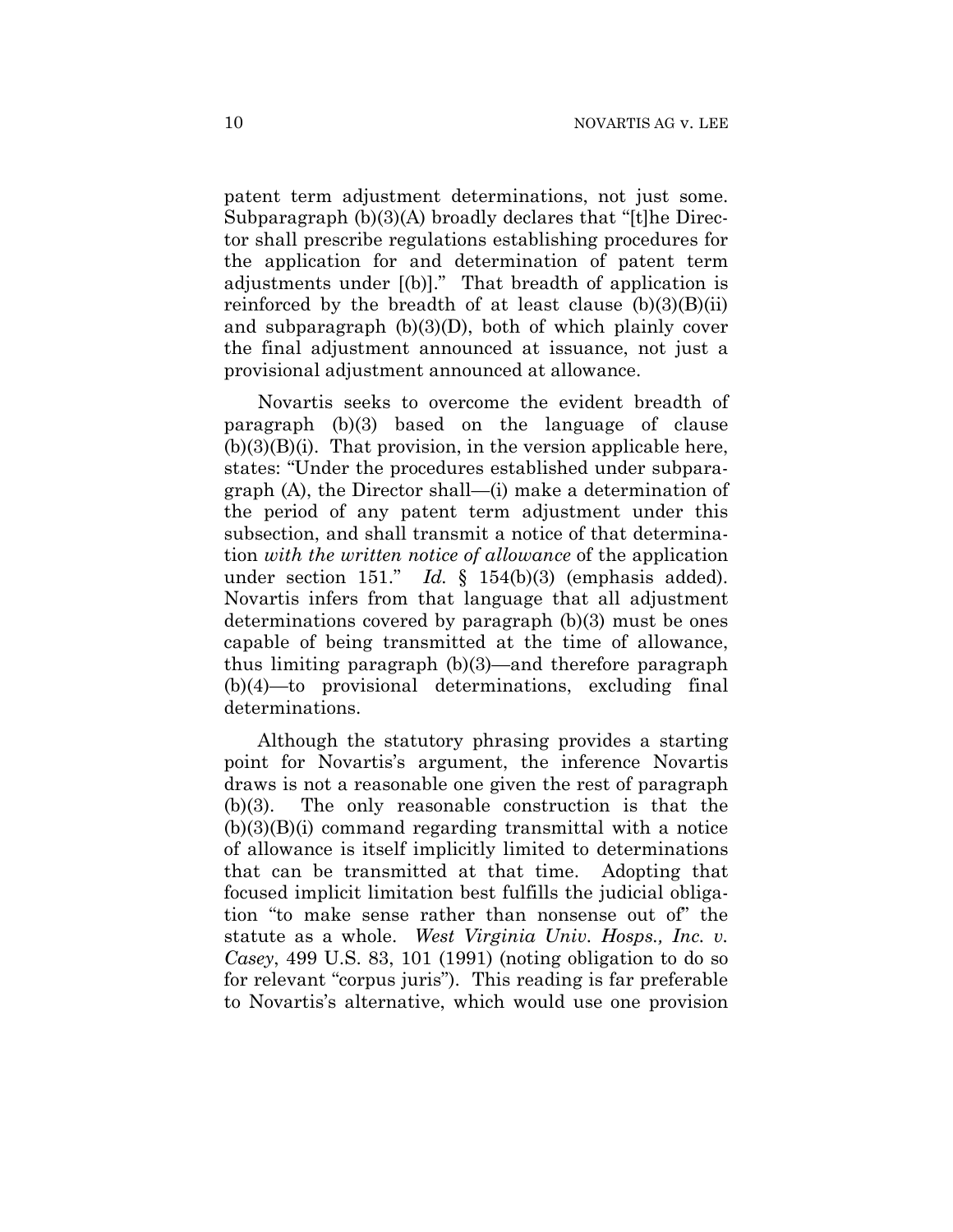<u>.</u>

to contradict the broad language of several other provisions and produce the senseless result that the detailed judicial-review provision of paragraph (b)(4)—with its 180-day rule and its confinement of venue to one district court—would apply to review only of provisional, but not final, adjustment determinations. In the end, the statutory language on which Novartis relies is a flaw in drafting that cannot reasonably support the construction Novartis advances.1

2

Having rejected Novartis's construction of paragraph (b)(4), we readily affirm the district court's holding that Novartis's claims as to fifteen patents were untimely asserted. Neither of Novartis's two remaining arguments on timeliness has merit.

First, Novartis has not demonstrated that the 180-day rule of paragraph (b)(4) should be equitably tolled on the ground that Novartis could properly wait to challenge the PTO's adjustment determinations until some other patentee undertook and completed the task of establishing the legal standard this court adopted in *Wyeth*. That is an insufficient ground for equitable tolling, which applies only if the litigant proves "'(1) that he has been pursuing his rights diligently, and (2) that some extraordinary circumstance stood in his way' and prevented timely filing." *Holland v. Florida*, 560 U.S. 631, \_\_\_, 130 S.Ct. 2549, 2562 (2010). At a minimum, nothing stood in the

<sup>&</sup>lt;sup>1</sup> Congress recognized the flaw and altered the language in the Technical Corrections to the Leahy-Smith America Invents Act, Pub. L. No. 112-274, § 1, 126 Stat. 2456 (2013). Clause  $(b)(3)(B)(i)$  now requires transmittal of an adjustment determination "no later than the date of issuance of the patent." 35 U.S.C. § 154(b)(3)(B)(i) (2013).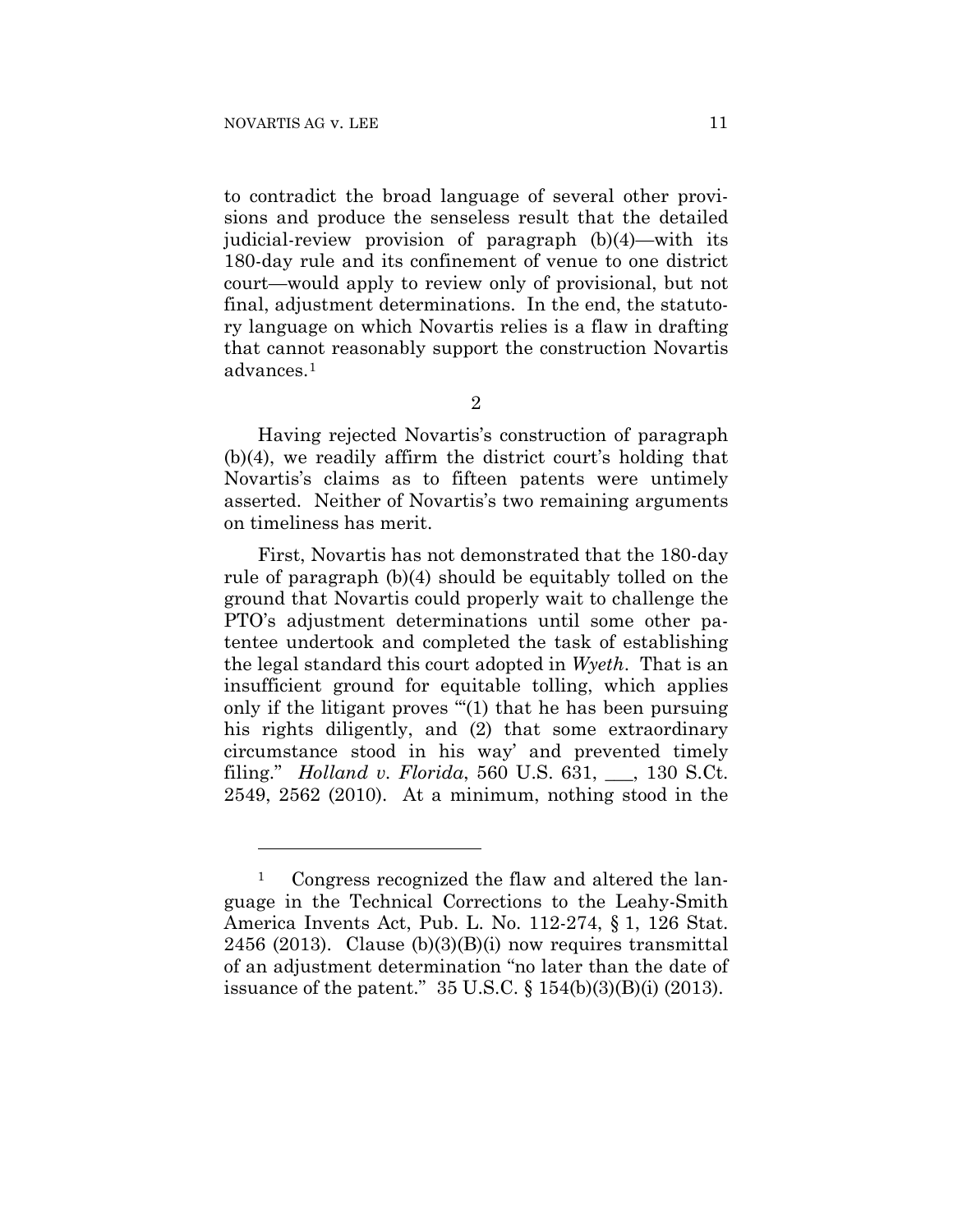way of Novartis's timely pressing the very claim Wyeth pressed. This court has held that a litigant cannot secure equitable tolling based on the argument "not that it lacked *sufficient facts* on which it could sue, but rather it did not know the *legal theory* on which its refund claim might succeed." *Venture Coal Sales Co. v. United States*, 370 F.3d 1102, 1107 (Fed. Cir. 2004); *see Commc'ns Vending Corp. of Arizona Inc. v. FCC*, 365 F.3d 1064, 1075 (D.C. Cir. 2004). A fortiori equitable tolling is unavailable where, as here, there is no reason even to doubt that the litigant knew the legal theory, but just waited until another person secured a favorable ruling on the theory in another case.

Second, there is no merit to Novartis's suggestion that its property was taken, in violation of the Fifth Amendment, when the paragraph (b)(4) timeliness rule, as construed and applied, eliminated its ability to secure the extra time on its patents that was authorized by the statute if timely sought.2 It is sufficient for us to say that the Fifth Amendment does not "compensate the owner for the consequences of his own neglect" in preserving its rights. *United States v. Locke*, 471 U.S. 84, 107 (1985). For the patents as to which it did not timely file suit under § 154(b)(4), it was only Novartis's failure to comply with reasonable filing deadlines that prevented it from securing any patent term adjustment authorized by *Wyeth*. Novartis thus cannot challenge the application of the timing rule as an uncompensated taking.

<u>.</u>

<sup>2</sup> Novartis does not and cannot suggest that, for purposes of the Takings Clause, it has a property right in a patent term beyond what the statute entitled it to obtain. Its argument is that application of the timeliness rule took part of the patent term authorized by the statute.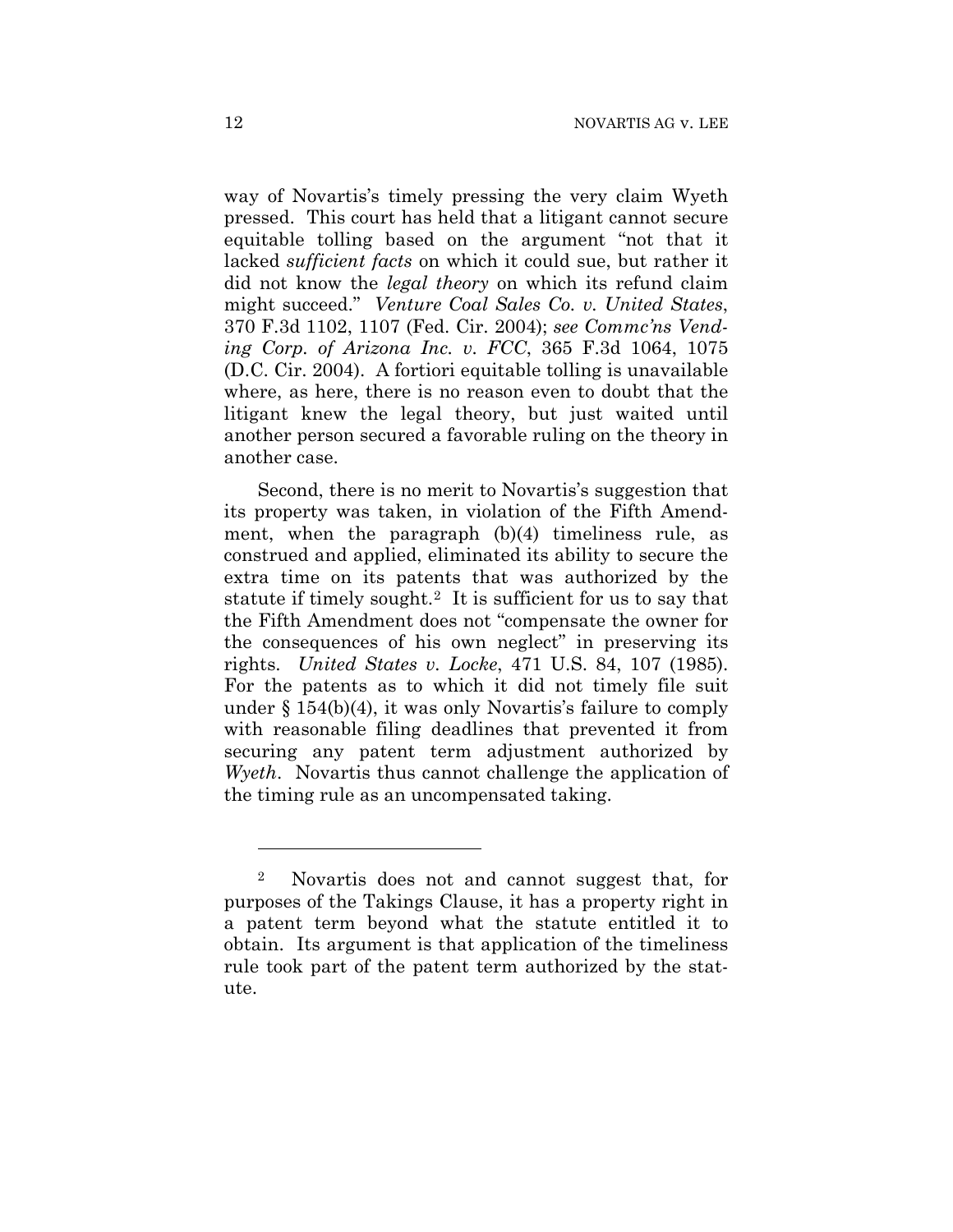Novartis timely challenged the Director's term adjustment for three patents at issue in this court—U.S. Patent Nos. 7,807,155, 7,968,518, and 7,973,031. The challenge concerns 35 U.S.C.  $\S 154(b)(1)(B)(i)$  as it applies to continued examinations requested by Novartis. Novartis challenges two PTO interpretations of that provision. We agree with the PTO on one but not the other.

Novartis argues that, once three calendar years from the application-filing date have come and gone, time spent in the PTO after that date must be added to the patent term even if it is time spent on a continued examination requested after that date. In contrast, the PTO argues that "any time consumed by continued examination," *id.* § 154(b)(1)(B)(i), no matter when initiated, does not count toward depleting the allotment of three years the PTO has before any adjustment time begins to accrue. In the PTO's view, no adjustment time is available for any time in continued examination, even if the continued examination was initiated more than three calendar years after the application's filing. On this point, we agree with the PTO.

The PTO's view is the approach that best accords with the language of the statutory provision. The provision indicates that the "3 years" (the goal for issuance) does "not includ[e]" time identified in three enumerated categories. In isolation, that language might be read, as two district courts have read it, to mean that the processes identified in the exclusions have no effect on the threeyear time period unless they interrupt that period, *i.e.*, unless they were initiated before it ends. But that view runs counter to the textual fact that there is no time-ofinitiation restriction on the processes identified in the exclusions, including continued examinations. *See id*.  $§ 154(b)(1)(B)(i), (ii), (iii).$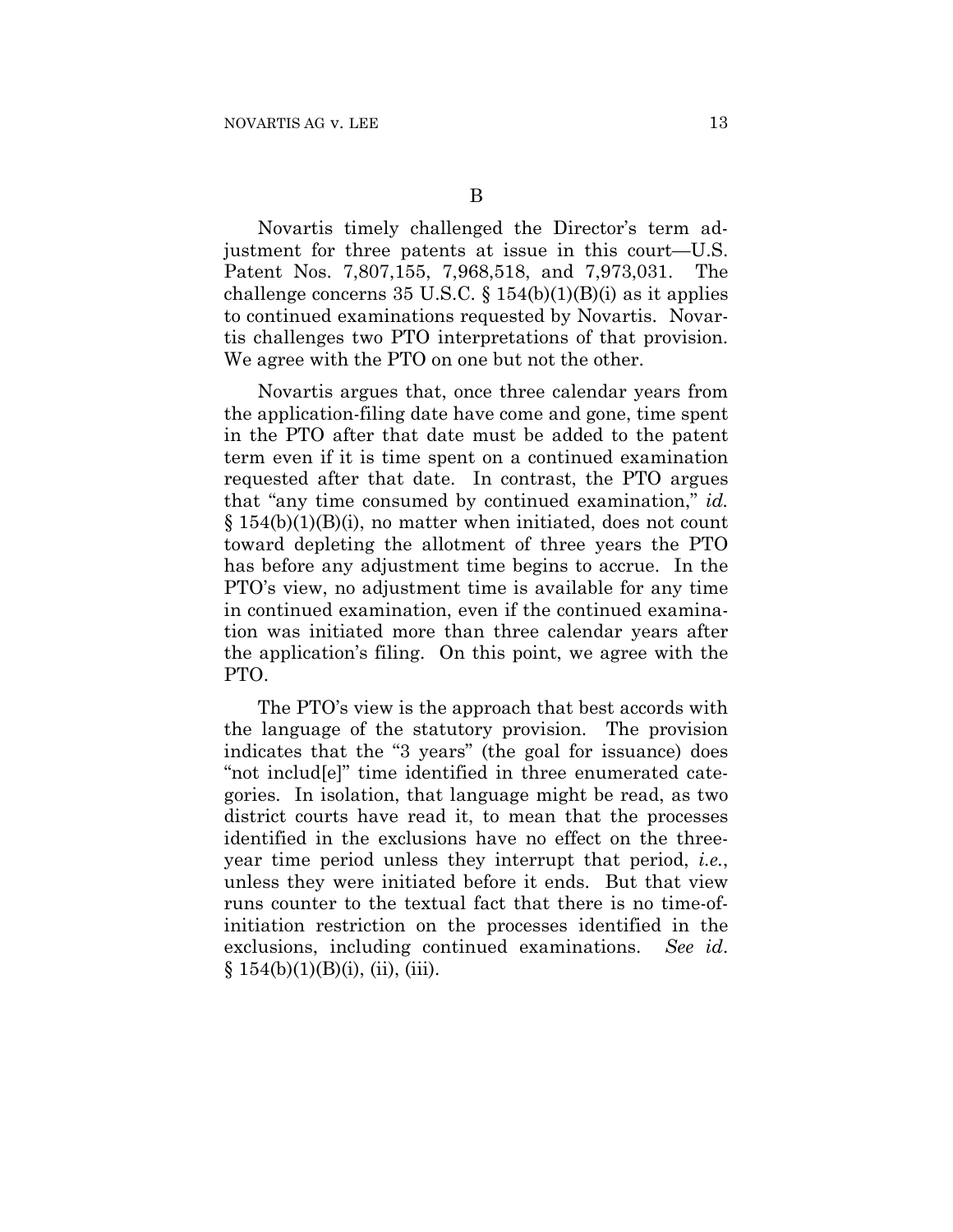The better reading of the language is that the patent term adjustment time should be calculated by determining the length of the time between application and patent issuance, then subtracting any continued examination time (and other time identified in (i), (ii), and (iii) of  $(b)(1)(B)$  and determining the extent to which the result exceeds three years. Such a reading ensures that applicants recover for any "delay[s] due to the failure of the [PTO]," without allowing the applicant to recover for "any time consumed by continued examination," as the statute requires. *Id.* § 154(b)(1)(B)(i). Novartis has not given any persuasive reason that this reading of the statute is incorrect.

This construction is supported by the statutory purpose and other aspects of the statutory structure. The evident policy behind the three enumerated exclusions is that certain delays are not attributable to the PTO delays not "due to the failure of" the PTO to move the process along,  $\S$  154(b)(1)(B)—and so should not count against the three years before adjustments begin. That focus on PTO responsibility or its absence does not distinguish continued examinations according to when they were initiated. Moreover, Novartis's view, were it adopted for continued examinations, would seem to cover the parallel exclusion for "any time consumed by appellate review" in clause  $(b)(1)(B)(ii)$ . The resulting extensions even for unsuccessful appeals, if initiated more than three years after the application's filing, is in strong apparent tension with clause  $(b)(1)(C)(iii)$ , which provides for extensions only for appeals that succeed. These considerations bolster our conclusion that the correct interpretation of the statute is the PTO's view that time spent in a continued examination does not deplete the PTO's allotment of three years for application processing before a resulting patent has its term extended, no matter when the continued examination begins.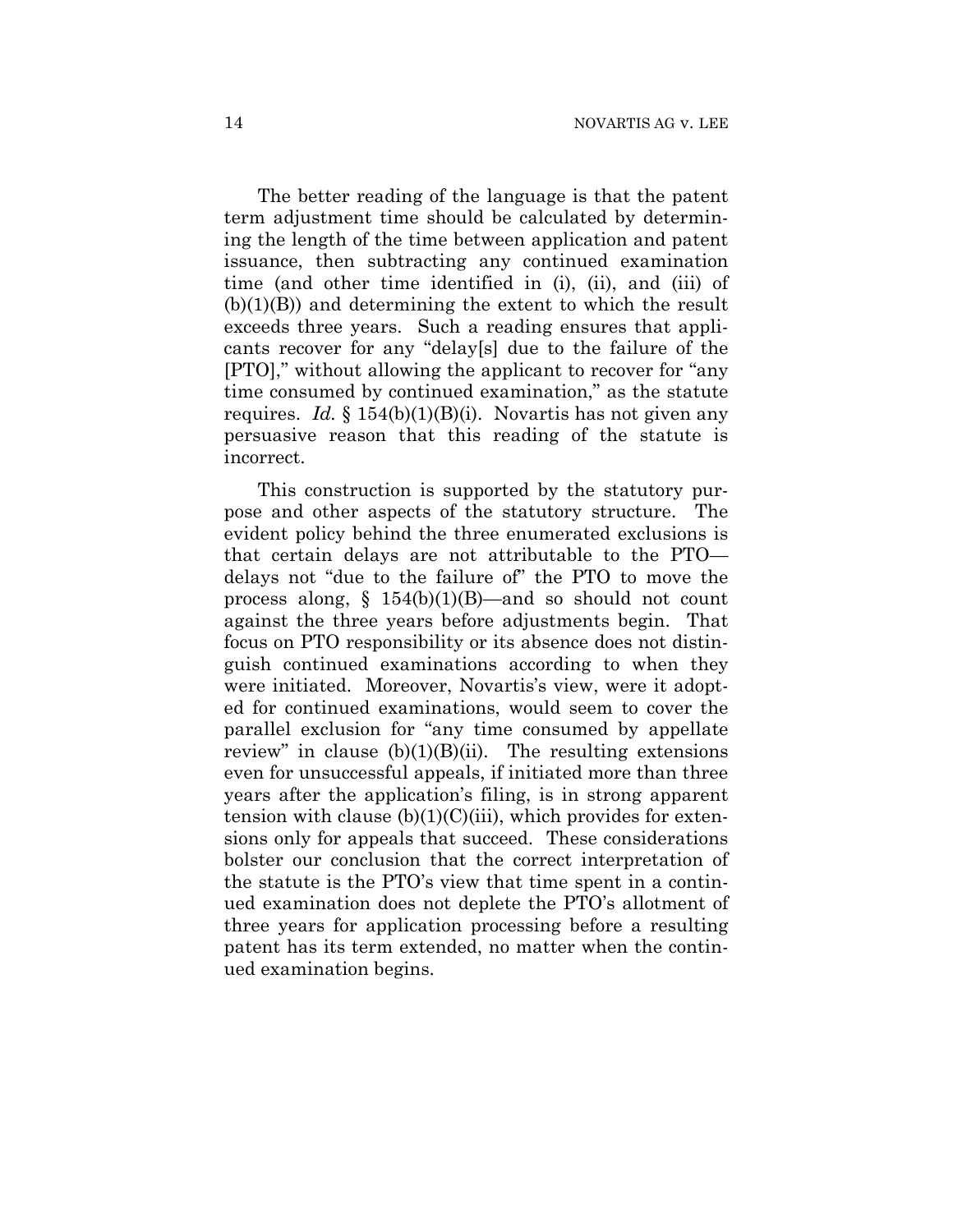While we thus disagree with Novartis on its first § 154(b)(1)(B) issue, we agree with Novartis on its second  $§ 154(b)(1)(B)$  issue. Novartis argues that the "time" consumed by continued examination" should be limited to the time before allowance, as long as no later examination actually occurs. In contrast, the PTO contends that any time up until the patent issues, even after allowance, should be excluded from the adjustment awarded to the patentee. We reject the PTO's view that the time after allowance, until issuance, is "time consumed by continued examination" and so is excluded from adjustments given to the patentee. Such time from allowance to issuance undisputedly would count toward the PTO's three-year allotment in a case not involving a continued examination. There is no basis for distinguishing a continuedexamination case.

As already noted, the PTO has explained that  $§$  154(b)(1)(B) is best understood as making distinctions based on whether certain delays are attributable to the PTO. On that basis the PTO has properly insisted that continued examinations are not to be distinguished according to when they are initiated. By the same token, allowance-to-issuance time is not to be distinguished according to whether there is a continued examination in a prosecution. Either way such time is plainly attributable to the PTO.

The language of "examination" used in  $\S$  154(b)(1)(B) reflects that underlying principle. An "examination" presumptively ends at allowance, when prosecution is closed and there is no further examination on the merits in the absence of a special reopening. The Notices of Allowance for the '155, '518, and '631 patents here read: "THE APPLICATION . . . HAS BEEN EXAMINED AND IS ALLOWED FOR ISSUANCE AS A PATENT. PROSECUTION ON THE MERITS IS CLOSED." J.A. 291 (the '155 patent); J.A. 367 (the '518 patent); J.A. 488 (the '631 patent). And the Manual of Patent Examining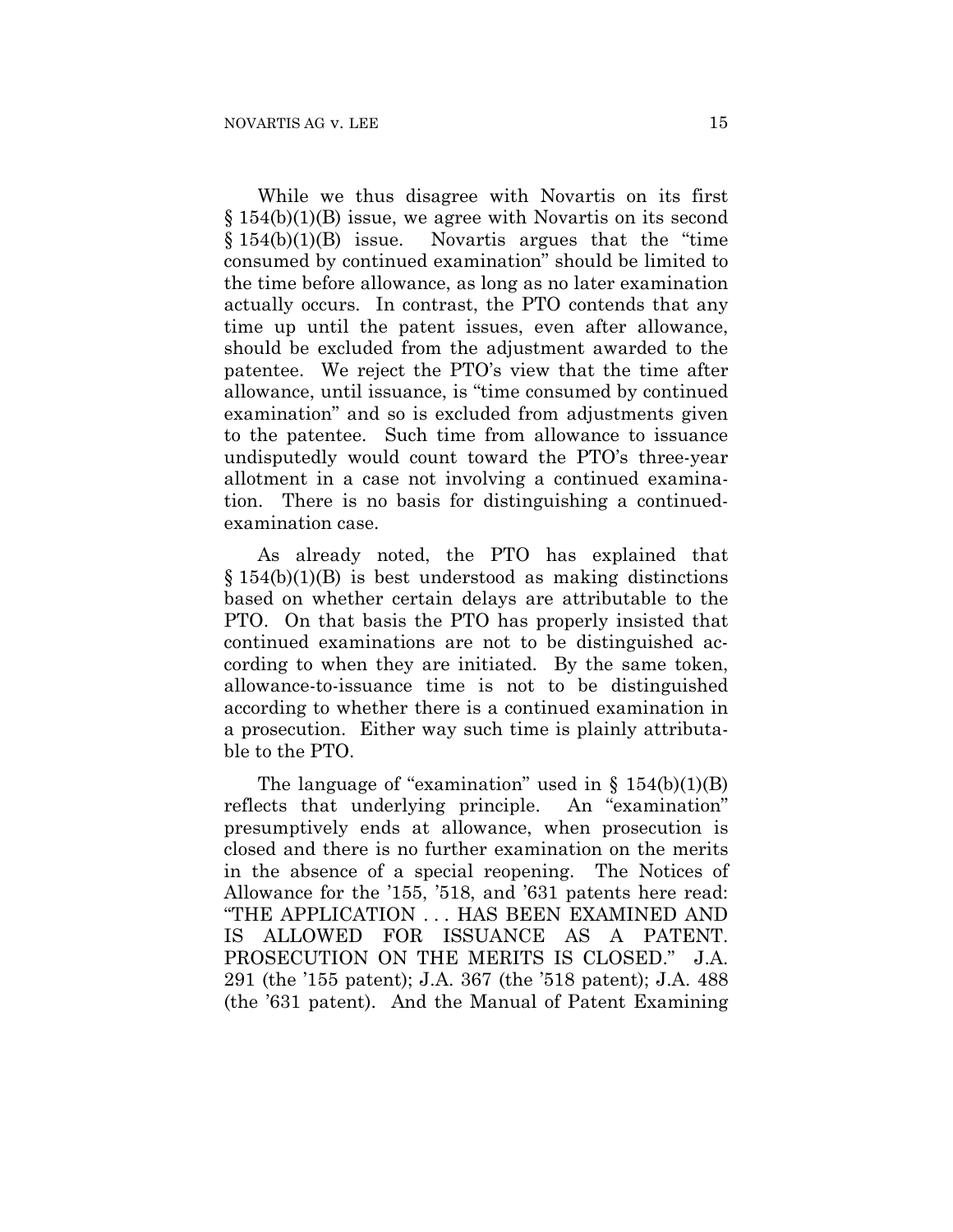Procedure, in §§ 1305, 1309, indicates that, when a notice of allowance is mailed, the application moves from the examiner to the office of publication. The common-sense understanding of "time consumed by continued examination," 35 U.S.C.  $\S$  154(b)(1)(B)(i), is time up to allowance, but not later, unless examination on the merits resumes.

The PTO identifies several circumstances in which affirmative action is taken to resume examination after allowance, perhaps based on new information submitted by applicants in fulfillment of their continuing duty to disclose information material to patentability, 37 C.F.R. § 1.56. *See*, *e.g.*, *BlackLight Power, Inc. v. Rogan*, 295 F.3d 1269, 1273-74 (Fed. Cir. 2002) (even after payment of the issue fee, but before issuance, PTO officials can take "extraordinary action to withdraw a patent from issue" and "return the . . . application to examination"); 37 C.F.R. § 1.313(a) (applicant may request resumption of examination). But such circumstances are exceptional, and an appropriate adjustment can be made when they occur. For none of the three applications at issue does the PTO identify any "continued examination of the application" that occurred after the notice of allowance was mailed. The possible existence of these exceptional cases does not support a general rule excluding time between allowance and issuance. In the present case, time after allowance was not time caused by the continued examination. Because the PTO applied the contrary view in calculating the patent term adjustment for the '155, '518, and '631 patents, those calculations must be corrected.

#### CONCLUSION

For the foregoing reasons, we affirm the dismissal of Novartis's claims with respect to fifteen patents as untimely, partly reverse the judgment as to patent term adjustment for the '155, '518, and '631 patents, and remand for redetermination of the proper adjustments in accordance with this opinion.